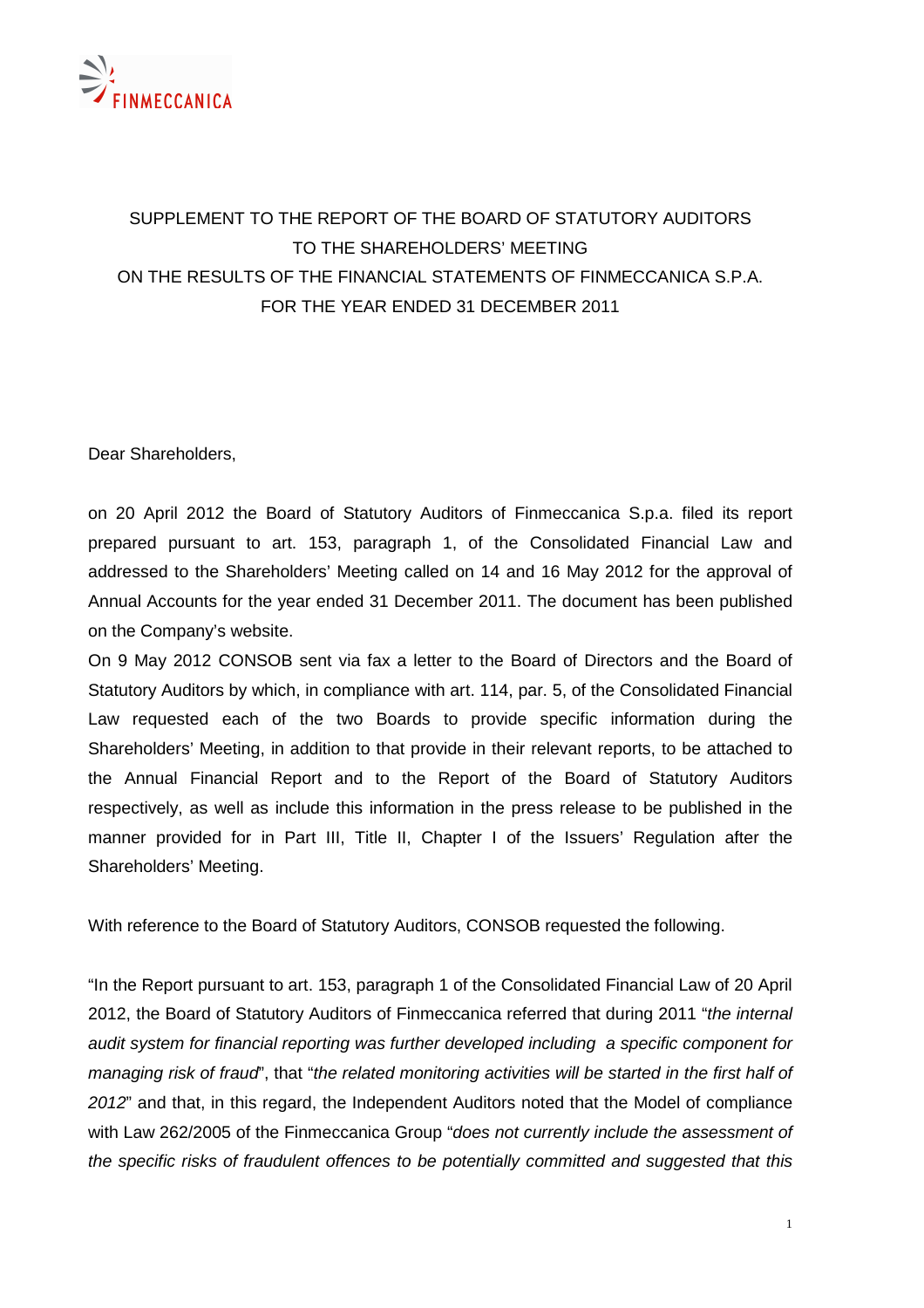

assessment be implemented". The Board of Statutory Auditors then stated that "the administrative and accounting procedures prepared in previous years already included controls that, at the time, were deemed appropriate to mitigate risks of fraud".

Having said that, pursuant to art. 114, par. 5 of the Consolidated Financial Law, the Board of Statutory Auditors is requested to provide information about: i) the critical areas, if any, of the system for the control of the risks of fraud as of 31 December 2011, expressing its own opinion on the appropriateness of the existing procedures, also in relation to the fraud schemes identified by the Issuer in 2011, as reported in the abovementioned Report on Corporate Governance; ii) the state of implementation of the above mentioned anti-fraud monitoring activity.

The Board of Statutory Auditors is also requested to provide its assessments on the actions to defend the interests of Finmeccanica and of the Group companies that have been undertaken or that will be undertaken, with specific regard to the granting of engagements or other initiatives to assess possible shareholder suits against corporate officers of Finmeccanica or of other group companies.

Finally, reference is made to the events and information reported in point III above and to the information therein provided to the Board of Directors (information requested with regard to Events and media reports following the publication of the documentation prepared for the Shareholders' Meeting, described in the supplementary disclosures given by the Board of Directors). In this respect, the Board of Statutory Auditors is requested to provide information concerning: i) the assessments made by the Board of Statutory Auditors, even if preliminary, about the results of the internal audits carried out by the Issuer ; ii) the audits and initiatives, if any, which the Board of Statutory Auditors intends to undertake.

With reference to the first request for information, it is noted that the Company, following the instructions of the Independent Auditors, which reports that the Model under Law no. 262/2005 does not include a specific and separate treatment of the risks concerning fraudulent offences that may be potentially committed, says that the controls already provided for in the established administrative and accounting procedures cover about 70% of the 105 fraud schemes identified and included in the Fraud Library of the Group. This statement is confirmed also by the results of the specialised firm used by Finmeccanica since a long time for the support on the management of compliance with Law no. 262/2005. With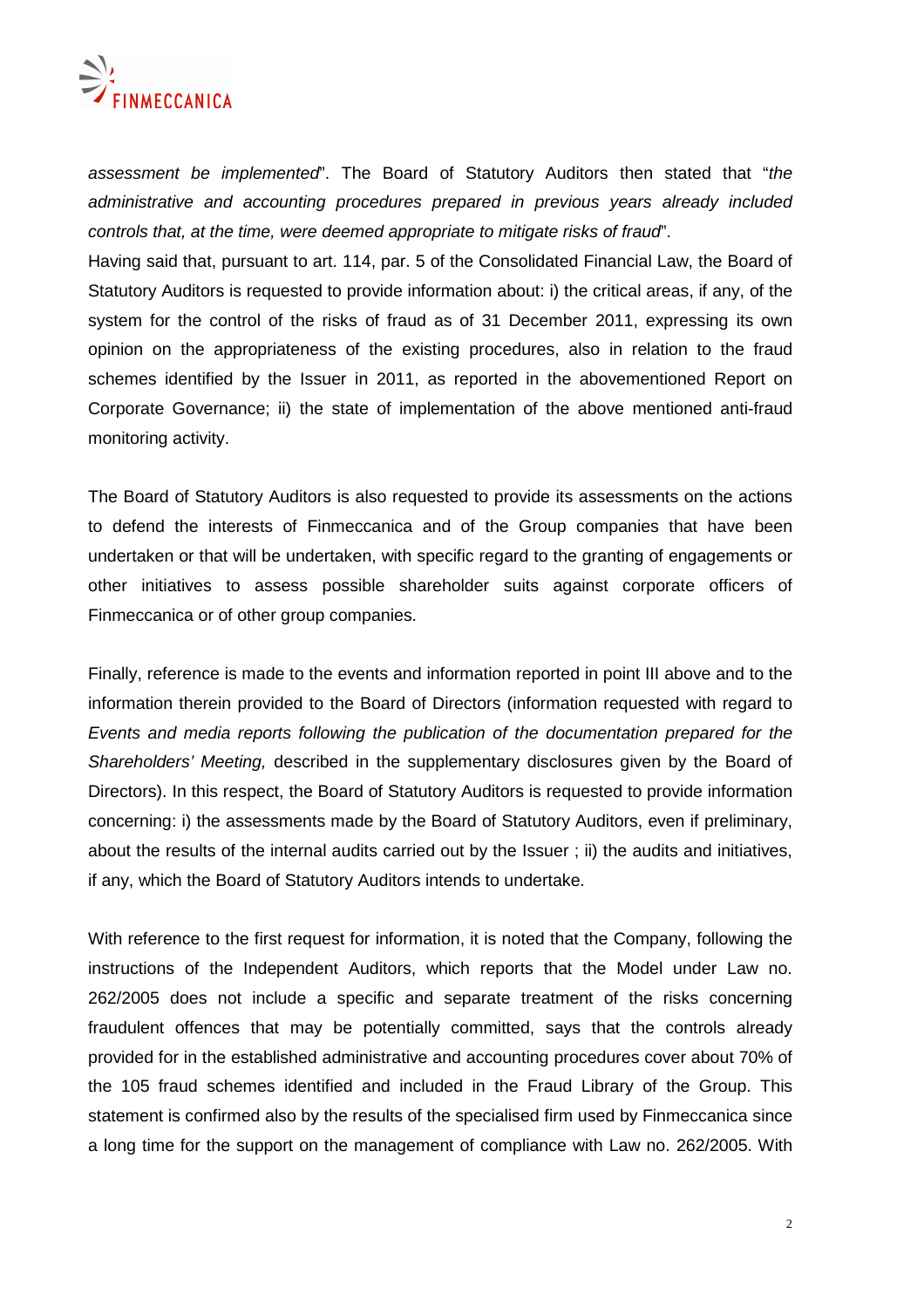

the support of this firm a number of fraud schemes were identified on the basis of the instructions given by qualified international parties. It is to be underlined that the Independent Auditors did not detect any significant deficiencies in the internal control system during the financial reporting process.

In the light of the above, considering that the notice from the Independent Auditors was delivered in March 2012, that the process for the identification and separate treatment of the fraud risks in the scope of the model under Law no. 262/2005 was started by the Company in 2010 requiring more than one year in consideration of the size and structure of the Group, the Board of Statutory Auditors acknowledged the engagement of the Company to upgrade the control system for the prevention of risks of fraud, also in the light of the most recent experiences, with the implementation and formalization of specific audit activities. As regards the state of implementation the Directors report that the integration activities will be made starting from June 2012 and the Manual for the management of the compliance with Law no. 262/2005 will be issued in September 2012. The Board of Statutory Auditors will supervise the fulfillment of the planned initiatives and the related timetable.

As for the second request for information, the Directors report the initiatives undertaken and to be undertaken to defend the interests of Finmeccanica and of the Group companies, with reference to the subsidiary Selex Sistemi Integrati S.p.A., as well as the unavailability, so far, of appropriate elements to justify the starting of shareholders' suits and or claims of damages against directors and corporate officers of Finmeccanica or of other group companies, pending the results of the ongoing investigations. In this regard, to the best of its current knowledge gained as part of its supervisory duties, the Board of Statutory Auditors has nothing to report.

As for the third request for information about the preliminary assessments made by the Board of Statutory Auditors with reference to the results of the internal audits carried out by Finmeccanica concerning: i) the lease agreement for the premises to be used for AgustaWestland customer support services between the latter and Avioport; ii) a contract for the supply of helicopters in India; iii) the relationships of the Finmeccanica Group with Mr. Guido Ralph Haschke and/or with companies referable to him, the following is reported.

The outcome of the internal audit activities now available, the declarations of the Directors, the findings of the Independent Auditors do not unveil behaviors that do not comply with the Italian